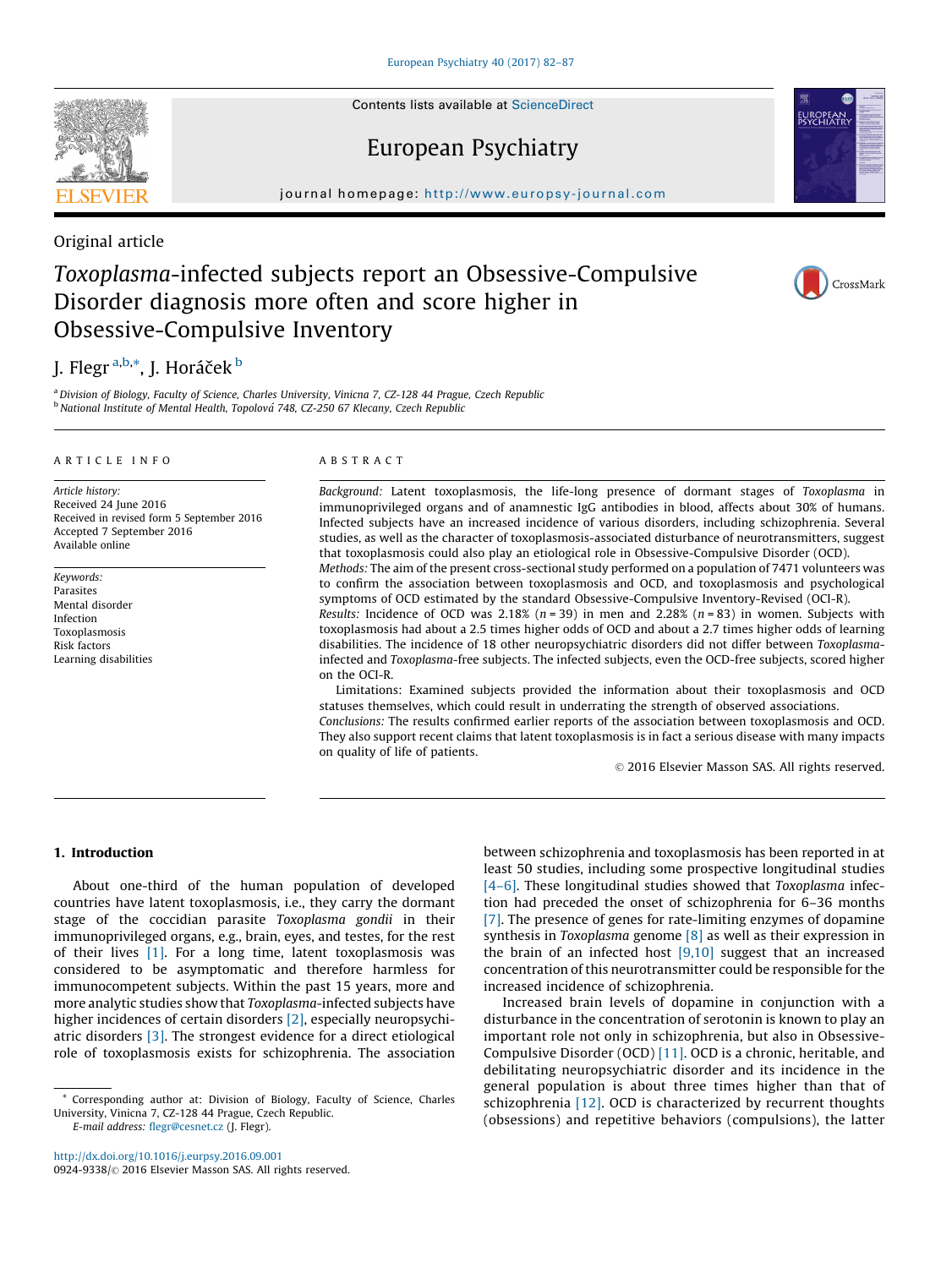<span id="page-1-0"></span>often reported to ''neutralize'' obsessions and reduce anxiety [\[13\].](#page-5-0)

It has been documented by two case control studies [\[14,15\]](#page-5-0) that OCD patients have higher seroprevalence of toxoplasmosis than Toxoplasma-free subjects. Based on these two studies the overall Odds Ratio (OR) for OCD was computed as  $3.40$  (CI<sub>95</sub> =  $1.73-6.68$ ) [\[6\]](#page-5-0). In addition, our ecological regression study performed on a set of 88 countries showed a strong correlation between the prevalence of toxoplasmosis and the Obsessive-Compulsive Disorder-related burden in European and especially in non-European countries [\[2\].](#page-5-0) The prevalence of toxoplasmosis explained 18 and 36% of the between-countries variability in OCD-related burden in Europe and outside Europe, respectively. Recently, another internet-based cross-sectional study was performed on a cohort of 2619 subjects tested for toxoplasmosis. This study was not primarily focused on the relation between toxoplasmosis and mental disorders; however, it also monitored the prevalence of certain mental health disorders, including OCD. The number of OCD patients in 2248 Toxoplasma-free subjects was 62 while in 371 Toxoplasma-infected subjects it was 15, suggesting that the OR is equal to 1.63 for women and to 1.73 for men [\[16\].](#page-5-0)

### 1.1. Aims of the study

The present study had three aims: (1) to test whether Toxoplasma-infected subjects have a higher probability of reporting an OCD diagnosis, (2) to test whether Toxoplasma-infected subjects in a normal (non-clinical) population express a higher intensity of OCD symptoms, (3) to assess the specificity of the toxoplasmosis-mental health disorder association. For these purposes, a large-scale cross-sectional internet study on a cohort of 7471 normal subjects was carried out. In the confirmatory part ofthe study, we tested hypotheses 1 and 2, while in the exploratory part of the study we searched for an association between toxoplasmosis and 20 mental health disorders.

# 2. Methods

### 2.1. Participants and procedure

Subjects were invited to participate in the study using a Facebook-based snowball method [\[17\]](#page-5-0). An invitation to participate in ''an experiment searching for associations between keeping dogs and cats and health status and personality of a subject'' was posted on the wall of the Facebook page ''Guinea pigs'', a page for people willing to take part in diverse psychological and psychopathological experiments [\(www.facebook.com/pokusnikralici\)](http://www.facebook.com/pokusnikralici) [\[18\].](#page-5-0) This community consists of people who understand Czech language, i.e. Caucasians of Czech and Slovak origin, of various ages, education levels, occupations, and places of residence. To keep the study blind and avoid possible bias, no form of the term toxoplasmosis or Toxoplasma was mentioned during the recruitment, not even in the Informed Consent form. This omission was approved by the Institutional Review Board (IRB). The participants were informed about the general aims of the study (to study the relations of keeping dogs and cats with health status and personality traits) on the first page of the questionnaire. They were also provided with the following information: ''The questionnaire is anonymous and obtained data will be used exclusively for scientific purposes. Your cooperation in the project is voluntary and you can terminate it at any time by closing this web page. Please share the link to this questionnaire with your friends, for example on Facebook''. The share button was pressed by 906 participants, which resulted in data from a total of 7500 responders from 20th August 2014 to 23rd December 2015.

#### 2.2. Serological tests for toxoplasmosis

Pregnant women are not subjected to obligatory testing for toxoplasmosis neither in Czechia, nor Slovakia. Some blood donors as well as subjects who were suspected of having acute or chronic toxoplasmosis were tested for the presence of anti-Toxoplasma antibodies in various clinical facilities. However, most of the women and nearly all of the men who know their Toxoplasmainfection status were tested for toxoplasmosis by us during systematic research of behavioral effects of latent toxoplasmosis, which has been running at the Faculty of Science for 20 years. Within the past 3 years, we have also regularly offered such testing to registered members of the ''Guinea pigs'' community 2–3 times a year; about 1000 of them have already been tested. The complement-fixation test, which determines the overall levels of IgM and IgG antibodies of particular specificity and Enzyme-Linked Immunosorbent Assays (ELISA) (IgG ELISA: SEVAC, Prague), were used to detect the toxoplasmosis status of the subjects. Only subjects with clearly positive results of CFT and IgG ELISA tests were diagnosed as Toxoplasma-infected (or conversely Toxoplasma-free).

In a similar study performed recently on the ''Guinea pigs'' population, we also asked the responders when they had been tested for toxoplasmosis. The results showed that Toxoplasmafree participants had been tested relatively recently (mode = 1 year, median = 3.0 years, mean = 5.4 years). The highest rate of infection is in early childhood in Czechia and Slovakia. Therefore, the fraction of subjects with negative tests who were Toxoplasma-infected at the time of our study was probably relatively low.

#### 2.3. Electronic questionnaire

The questionnaire was distributed as a Qualtrics (Provo, UT) survey. Responders used a 5-point Likert scale (1: never, 2: minimally (1–2 times in life), 3: rarely, 4: from time to time, 5: very often), to rate their past contacts with six known or suspected toxoplasmosis-associated risk factors (eating or tasting raw meat, touching soil during gardening, eating root vegetables that were not washed properly, drinking water from suspicious sources like creeks, having sex without a condom with numerous people). The responders were asked about the size of the communities they grew up in (1: less than 1000 inhabitants, 2: 1–5 thousand inhabitants, 3: 5–50 thousand inhabitants, 4: 50–100 thousand inhabitants, 5: 100–500 thousand inhabitants, 6: more than 500 thousand inhabitants). The subjects were also asked to rate the intensity of their life-long contact with cats (definitive hosts of Toxoplasma) using a 7-point scale (1 – never, 2 – we kept a cat only in the past and only for a short time, 3 – we kept a cat only in the past but for a long time, 4 – we have one cat, 5 – we have two cats,  $6$  – we have three cats,  $7$  – we have more than three cats) and whether they are Toxoplasma-infected. They were reminded that Toxoplasma is ''a parasite of cats, dangerous especially to pregnant women''. The response ''I do not know, I am not sure'' was set as a default answer which the responders could change by selecting either ''No, I was tested by a doctor and the result of my laboratory tests was negative'' or ''Yes, I was tested by a doctor and I had antibodies against Toxoplasma''. The responders of our questionnaires had three options: they could complete any questionnaire absolutely anonymously, they could sign the finished questionnaire by a code obtained after the anonymous registration, or they could sign the finished questionnaire by a code obtained after the non-anonymous registration. When we checked the information about toxoplasmosis status provided in 190 signed questionnaires with the corresponding information in our records, we found a perfect (100%) agreement.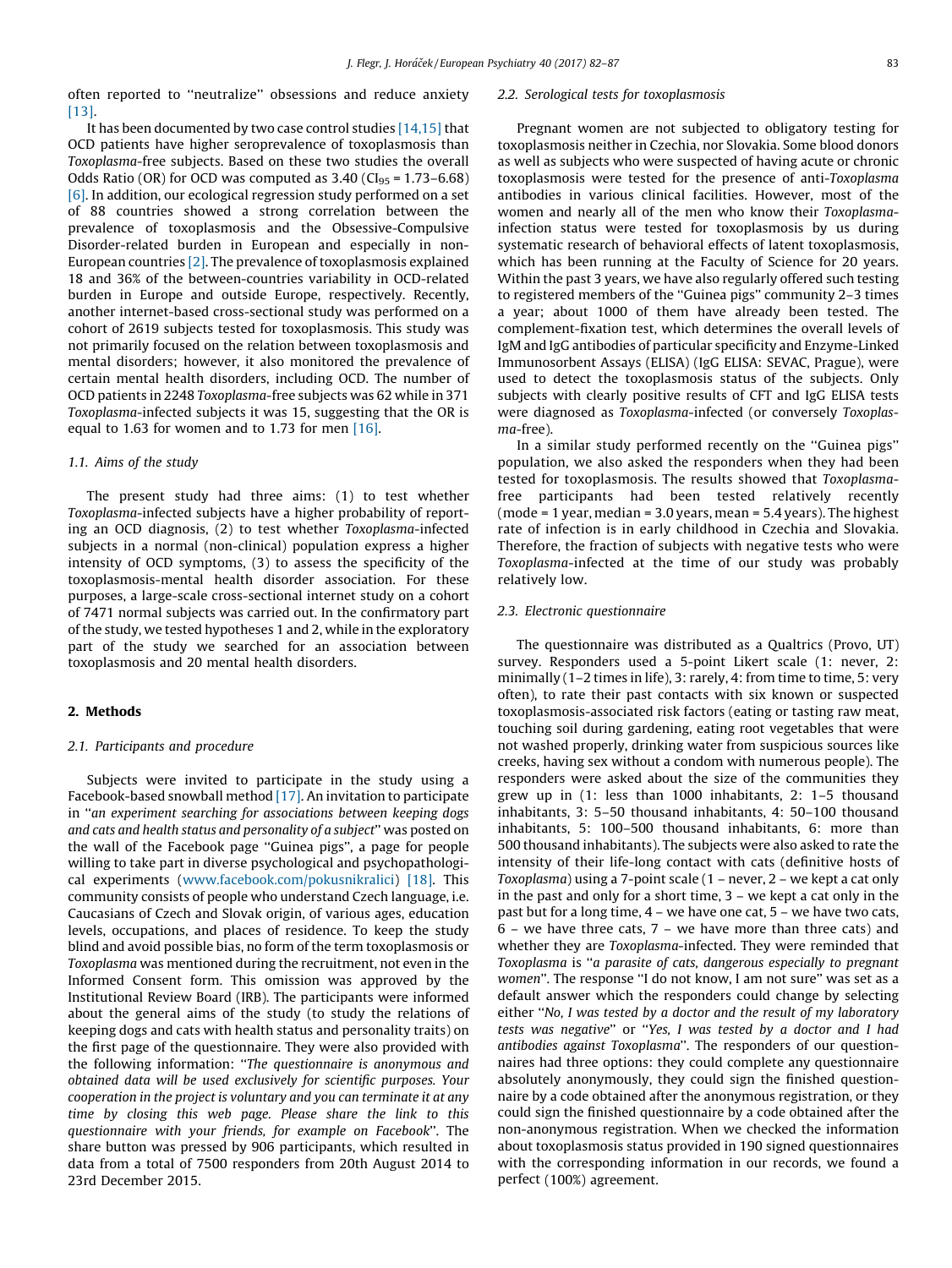Our electronic questionnaire contained a checklist of 20 mental health disorders, which included obsessive compulsive disorder (see [Table](#page-3-0) 3), and the Obsessive-Compulsive Inventory-Revised (OCI-R), a highly effective 18-item theoretically driven self-report measure with high specificity for symptoms of OCD compared with symptoms of other anxiety disorders, as well as with a non-clinical population [\[19\]](#page-5-0). The questionnaire took subjects 20–40 min to complete and about 76% of subjects who started the study finished the whole questionnaire.

## 2.4. Statistical analysis

Univariate tests (Chi<sup>2</sup> test), ANCOVA (Effective hypothesis decomposition, Type VI method of main effect construction, Sigma-restricted parametrization), and logistic regressions (casewise deletion of missing data, Quasi-Newton estimation method, asymptotic data errors) were performed by the statistical software Statistics v. 10.0. The effect of toxoplasmosis on OCI-R score was assessed by multivariate analysis of covariance with toxoplasmosis and age as independent variables. The associations between binary and ordinal predictors and OCD or toxoplasmosis were studied by logistic regressions. The Fisher exact test was calculated using the on-line statistical calculator at [http://www.](http://www.socscistatistics.com/tests/fisher/default2.aspx) [socscistatistics.com/tests/fisher/default2.aspx](http://www.socscistatistics.com/tests/fisher/default2.aspx). Before the analyses, records of 29 subjects younger than 15 years and 8 other subjects with suspicious data (mostly too short in stature or the same responses to all questions) were excluded from the data set.

#### 3. Results

The questionnaire was completed by 7471 subjects, including 2682 men (mean age 35.6, SD = 12.4) and 4789 women (mean age 32.9, SD = 12.3). Information about mental health was provided by 1790 men and 3646 women and the OCI-R questionnaire was completed by 1802 men and 3666 women. For the age structure of the population see Fig. 1. Among the men, 281 subjects were Toxoplasma-free (mean age 34.4, SD = 13.4) and 65 Toxoplasmainfected (mean age  $33.1$ , SD = 9.3), while in women, 831 were Toxoplasma-free (mean age 31.7, SD = 11.4) and 350 Toxoplasmainfected (mean age 35.8,  $SD = 11.1$ ). The prevalence of toxoplasmosis was significantly higher in women (29.6%) than in men (18.8%), Chi<sup>2</sup> = 16.1,  $P < 0.0001$ . Information about mental health



Fig. 1. OCD symptoms in different age groups. The intensity of symptoms (OCI score) was measured with Obsessive-Compulsive Inventory-Revised. The numbers indicate numbers of subjects in particular age groups.

was provided by 289 men and 1043 women and the OCI questionnaire was completed by 272 men and 1003 women, who also provided information about their toxoplasmosis status. Incidence of OCD was 2.18% ( $n = 39$ ) in men and 2.28% ( $n = 83$ ) in women in the whole set and  $2.08\%$  ( $n = 6$ ) in men and  $1.92\%$  ( $n = 20$ ) in women in the subjects who also provided information about their toxoplasmosis status.

The effect of toxoplasmosis on OCI-R score was assessed by multivariate analysis of covariance with toxoplasmosis and age as independent variables. The Toxoplasma-infected subjects had significantly higher OCI-R scores (17.2) than Toxoplasma-free subjects (16.1) ( $F_{1,1334} = 6.722$ ,  $P = 0.007$ ). The effect of toxoplasmosis was also significant for the subpopulation of 1303 subjects who did not reportedly suffer from OCD (16.8 vs. 15.9,  $F_{1,1300}$  = 6.47, P = 0.014) but not for subpopulation of 26 subjects who reported suffering from OCD (27.7 vs. 32.7,  $F_{1,23} = 0.48$ ,  $P = 0.494$ ). OCI-R score decreased with the age of subjects  $(F_{1,1332} = 59.4, P < 0.0001)$ , however, a more detailed inspection of data showed that it remained practically stable after the age of 30, Fig. 1. Neither sex, nor sex-toxoplasmosis interaction had any effect on OCI-R.

Logistic regression with toxoplasmosis, sex, and age as predictors showed a positive association between OCD and toxoplasmosis (OR = 2.27, C.I.<sub>95</sub> = 1.01-5.09,  $P = 0.047$ ). To test whether toxoplasmosis or certain risk factor(s) of toxoplasmosis were responsible for the observed association, we also analyzed the more complex model containing toxoplasmosis, sex, age, the size of the communities in which the respondents grew up, intensity of life-long contact with cats, eating or tasting of raw or undercooked meat, touching soil during gardening, eating root vegetables that were not washed properly, drinking water from suspicious sources like creeks, and the risk of acquiring sexually transmitted diseases (by having sex without a condom with numerous people). Only toxoplasmosis status, not any other suspected risk factors for Toxoplasma infection, or age, were associated with OCD (OR = 2.55, C.I.<sub>95</sub> = 1.10–5.94, P = 0.030), see also Table 1. To check the integrity of the data, we repeated the logistic regression with toxoplasmosis as the dependent variable and all other predictors of infection as independent variables. [Table](#page-3-0) 2 shows that toxoplasmosis was positively associated with higher age of subjects, female sex, spending childhood in smaller communities, contact with soil, and eating root vegetables that were not washed properly. There was also a nearly significant positive association with frequently having sex without a condom with various people  $(OR (range) = 1.56, C.I.95 = 0.99 - 2.44,$  $P = 0.053$ ).

The specificity of the observed effect of toxoplasmosis on the probability of being OCD positive was relatively high. Of the list of 20 neuropsychiatric disorders, only the occurrence of OCD and

| Table 1                                                                             |
|-------------------------------------------------------------------------------------|
| Association of OCD with toxoplasmosis and potential risk factors for toxoplasmosis. |

| Chi <sup>2</sup> | P     | 0 <sub>R</sub> | $-95\%$ CI. | $+95\%$ CL |
|------------------|-------|----------------|-------------|------------|
| 4.72             | 0.030 | $2.55*$        | 1.10        | 5.94       |
| 1.87             | 0.171 | 0.11           | 0.00        | 2.61       |
| 0.25             | 0.615 | 0.78           | 0.30        | 2.03       |
| 0.01             | 0.940 | 0.96           | 0.30        | 3.03       |
| 0.83             | 0.363 | 0.50           | 0.12        | 2.21       |
| 0.17             | 0.677 | 0.76           | 0.21        | 2.75       |
| 1.14             | 0.285 | 0.34           | 0.05        | 2.45       |
| 0.72             | 0.397 | 2.25           | 0.34        | 14.77      |
| 0.73             | 0.394 | 1.96           | 0.42        | 9.27       |
| 2.84             | 0.092 | 3.10           | 0.83        | 11.53      |
|                  |       |                |             |            |

Associations were measured with one multivariate Logistic regression with all listed factors as independent variables. Significant Odds Ratio (OR) (in two side tests) is denoted with asterisk.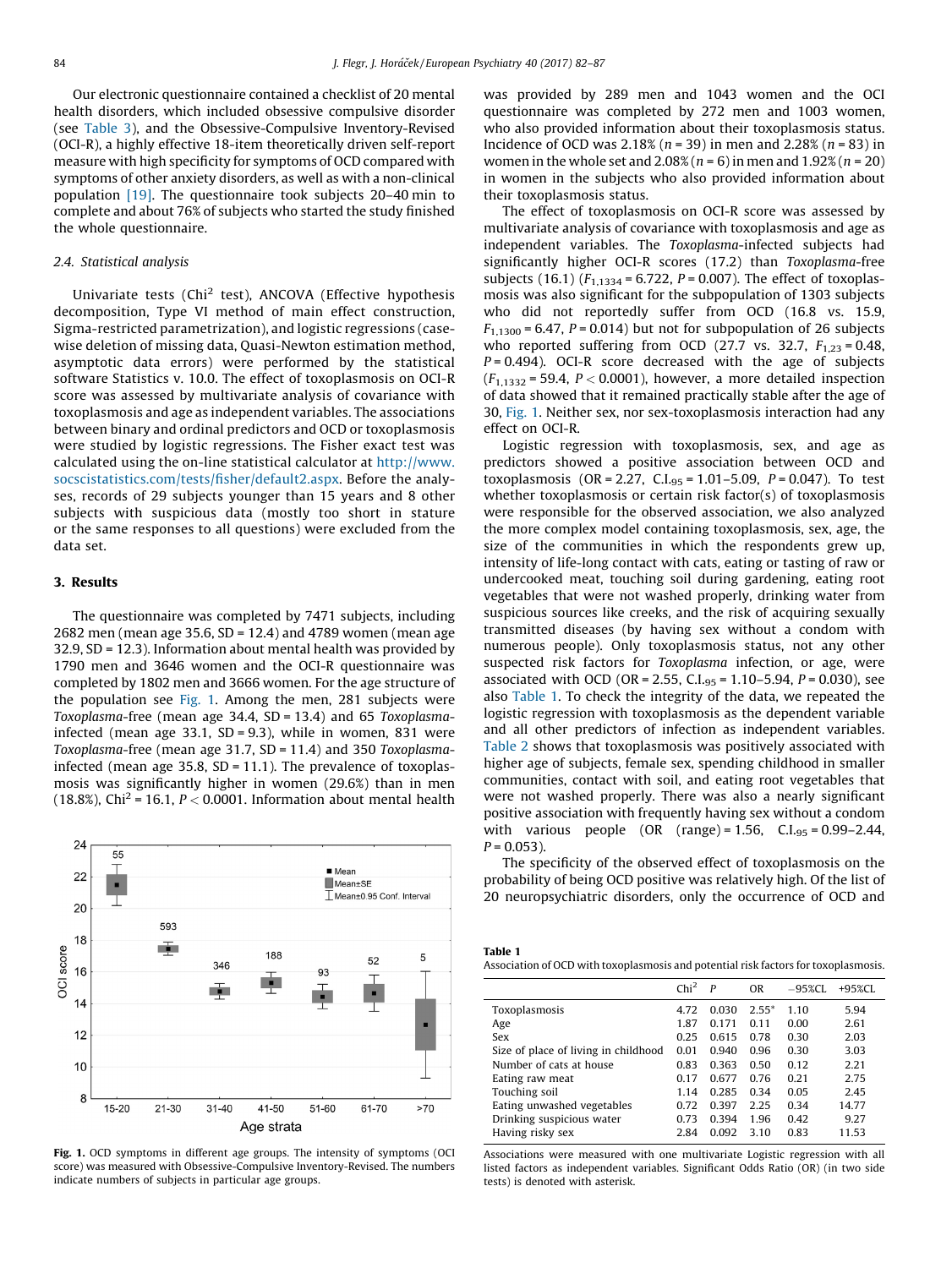<span id="page-3-0"></span>

| ×<br>. .<br>٠ |  |
|---------------|--|
|---------------|--|

Association of toxoplasmosis with its potential risk factors.

|                                      | Chi <sup>2</sup> | P     | OR      | $-95\%$ CL | $+95\%$ CL |
|--------------------------------------|------------------|-------|---------|------------|------------|
| Age                                  | 12.80            | 0.000 | $4.01*$ | 1.87       | 8.59       |
| Sex                                  | 15.64            | 0.000 | $2.01*$ | 1.42       | 2.84       |
| Size of place of living in childhood | 12.18            | 0.000 | $0.52*$ | 0.36       | 0.75       |
| Number of cats at house              | 0.87             | 0.352 | 1.23    | 0.80       | 1.88       |
| Eating raw meat                      | 0.46             | 0.499 | 0.87    | 0.58       | 1.30       |
| Touching soil                        | 9.35             | 0.002 | $3.14*$ | 1.51       | 6.54       |
| Eating unwashed vegetables           | 5.50             | 0.019 | 1.88*   | 1.11       | 3.20       |
| Drinking suspicious water            | 2.36             | 0.124 | 0.68    | 0.41       | 1.11       |
| Having risky sex                     | 3.75             | 0.053 | 156     | 0.99       | 2.44       |
|                                      |                  |       |         |            |            |

Associations were measured with one multivariate Logistic regression with all listed factors as independent variables. Significant Odds Ratios (OR) (in two side tests) are denoted with asterisk. P value 0.000 means  $P < 0.0005$ .

learning disabilities were significantly correlated with toxoplasmosis, Table 3. A strong trend was also observed for schizophrenia; however, due to the low number (4) of schizophrenia patients in the dataset, this association was not significant ( $P = 0.066$ , Fisher exact test).

## 4. Discussion

Results of the present study suggested that latent infection with the parasite T. gondii could be a risk factor for acquiring Obsessive Compulsive Disorder (OCD). Our data support the association between toxoplasmosis and OCD in two ways. First, infected subjects have about a 2.5 times higher oddsof reporting of having been previously diagnosed with OCD than Toxoplasma-free subjects. Second, the T. gondii positive respondents score higher on the OCI-R even when nine potential confounding factors were controlled. Our results also confirmed that spending childhood in small communities, touching soil during gardening, eating unwashed root vegetables, and possibly also having sex without condoms with many partners were risk factors for acquiring Toxoplasma infection (but not for OCD) in the modern Czech and Slovak population.

The present results are in agreement with already published data, namely with results of two case control studies [\[14,15\]](#page-5-0), and with one ecological regression study [\[2\]](#page-5-0). They also agree with preliminary results of another cross-sectional study performed on

#### Table 3

Association between toxoplasmosis and various neuropsychiatric disorders.

|                                          | N              | OR        | -95%CL    | +95%CL | P         |
|------------------------------------------|----------------|-----------|-----------|--------|-----------|
| Unipolar depression                      | 78             | 1.38      | 0.84      | 1.02   | 0.203     |
| Bipolar disorder                         | 16             | 1.73      | 0.61      | 1.02   | 0.306     |
| Schizophrenia                            | 4              | 9.39      | <b>NA</b> | NA.    | NA        |
| Anxiety disorder                         | 85             | 1.30      | 0.80      | 1.02   | 0.286     |
| Alcohol use disorder                     | 9              | 0.97      | 0.19      | 1.05   | 0.967     |
| Gambling                                 | 4              | 2.52      | NA        | NA     | <b>NA</b> |
| Parkinson disease                        | 1              | <b>NA</b> | NA        | NA.    | NA.       |
| Alzheimer disease                        | $\overline{2}$ | 1.87      | <b>NA</b> | NA     | NA        |
| Drug use disorder                        | $\mathcal{L}$  | <b>NA</b> | NA        | NA     | NA        |
| Posttraumatic disorder                   | 20             | 1.54      | 0.62      | 1.06   | 0.354     |
| Obsessive compulsive disorder            | 26             | $2.27*$   | 1.01      | 5.09   | 0.047     |
| Panic disorder                           | 41             | 1.11      | 0.55      | 1.03   | 0.770     |
| Insomnia primary                         | 21             | 1.11      | 0.55      | 1.03   | 0.770     |
| Learning disabilities                    | 43             | $2.57*$   | 1.37      | 1.00   | 0.003     |
| Borderline personality disorder          | 10             | 0.85      | 0.17      | 1.01   | 0.845     |
| Antisocial personality disorder          | 13             | 1.39      | 0.37      | 0.93   | 0.628     |
| Attention deficit hyperactivity disorder | 12             | 3.16      | 0.95      | 0.99   | 0.061     |
| Bulimia, anorexia                        | 16             | 1.30      | 0.44      | 1.01   | 0.633     |
| Burn-out syndrome                        | 58             | 0.97      | 0.53      | 1.05   | 0.911     |
| Sexuological disorder                    | 11             | 1.18      | 0.30      | 1.05   | 0.810     |

Associations were measured with separate Logistic regressions with presence/ absence of particular disorder as dependent variables and toxoplasmosis, age, and sex as independent factors. This part of questionnaire, the mental disorder checklist, was completed by 1332 toxoplasmosis-tested subjects. Significant Odds Ratios (OR) (in two side tests) are denoted with asterisk.

a cohort of 25,000 internet users [\[16\].](#page-5-0) It must be emphasized that this study, as well as the current study, has been performed on members of the same internet community and therefore a large fraction of subjects participated in both studies. This fact will be of particular interest for authors of future meta-analyses. Here, we showed that Toxoplasma-infected subjects achieved higher OCI-R score than the Toxoplasma-free subjects. This was also true for subjects who reported not suffering from OCD, suggesting that toxoplasmosis could also be associated with certain obsessive and compulsive symptoms in a non-clinical population. This seems to agree with the observation of some Toxoplasma-infected subjects that ''in certain situations, they are doing something with intense feeling of inappropriateness and astonishment about what they are doing'' [\[20\].](#page-5-0)

The existence of a statistical association does not prove causality. Toxoplasmosis could be a cause (or rather co-cause) of OCD or OCD could increase the risk of Toxoplasma infection. It is also possible that some unknown, independent third factor positively influences both the risk of OCD and toxoplasmosis. It should be noted, however, that the former scenario seems to be more plausible, as the OCD-associated behavioral changes such as fear of contamination, repetitive hand washing, and social avoidance decrease rather than increase the risk of Toxoplasma infection. Similarly, no known toxoplasmosis risk factors were associated with OCD in our study. It has been demonstrated that approximately 47% of the variance in the risk of OCD is explained by genetic factors and the remaining variance is dependent on some environmental factors, such as infection and traumas in childhood [\[21\].](#page-5-0) All these influences have effects on specific anatomical circuits and neurotransmitter systems. The traditional concept was based mainly on the clinical effects of serotonergic drugs, such as SSRIs and clomipramine, indicating that OCD might be associated with a dysfunction of the serotonin system [\[22\].](#page-5-0) However, some evidence also pointed to the role of dopamine, based on clinical studies showing an augmented effect of atypical antipsychotics in treatment as well as on the quinpirole (agonist of dopaminergic D2 and D3 receptors) pharmacological animal model of compulsive checking [\[23\]](#page-5-0). Congruently, a meta-regression of 13 randomized controlled trials on add-on antipsychotic drugs to SSRIs documented a significant association between D2/D3 dopamine receptor affinities of antipsychotics and effectiveness in OCD [\[24\].](#page-5-0) In addition, recent evidence has emphasized the role of dysregulations of glutamate in fronto-striatal systems, including hyperactivity of the glutamatergic system in the orbito-frontal cortex and left caudate nucleus [\[25\]](#page-5-0) as well as decreased glutamateglutamine levels in prefrontal cortex and subcortical regions including the thalamus [\[26–28\].](#page-5-0) In line with this concept, several glutamatergic agents have been tested in OCD as augmentation therapy, such as riluzole, memantine, and ketamine [\[29\]](#page-5-0).

Both dopaminergic and glutamatergic systems are substantially affected by latent toxoplasmosis. First, Toxoplasma is known to carry two genes for the dopamine synthesizing enzyme, tyrosine hydroxylase, in its genome [\[8\]](#page-5-0) and induces the synthesis of this neurotransmitter in the brain tissue of infected animals [\[9,10\]](#page-5-0) (but see also [\[30\]](#page-5-0)), and probably also humans [\[31,32\].](#page-5-0) The increased dopaminergic activity could then explain the higher risk of both schizophrenia and OCD in T. gondii infected subjects. Second, T. gondii infection induces in astrocytes a production of indoleamine-2,3-dioxygenase (IDO), a rate-limiting enzyme in catabolism of tryptophan [\[33\].](#page-5-0) Tryptophan is degraded by IDO to kynurenine, which is either metabolized to kynurenic acid, an antagonist of the glutamate NMDA (N-methyl-D-aspartate) receptor [\[34\]](#page-5-0) or hydroxylated to quinolinate, a potent NMDA neurotoxic agent  $[35]$ . Hence, both dopaminergic and glutamatergic systems are affected by T. gondii and could represent the mediating factors between toxoplasmosis and OCD.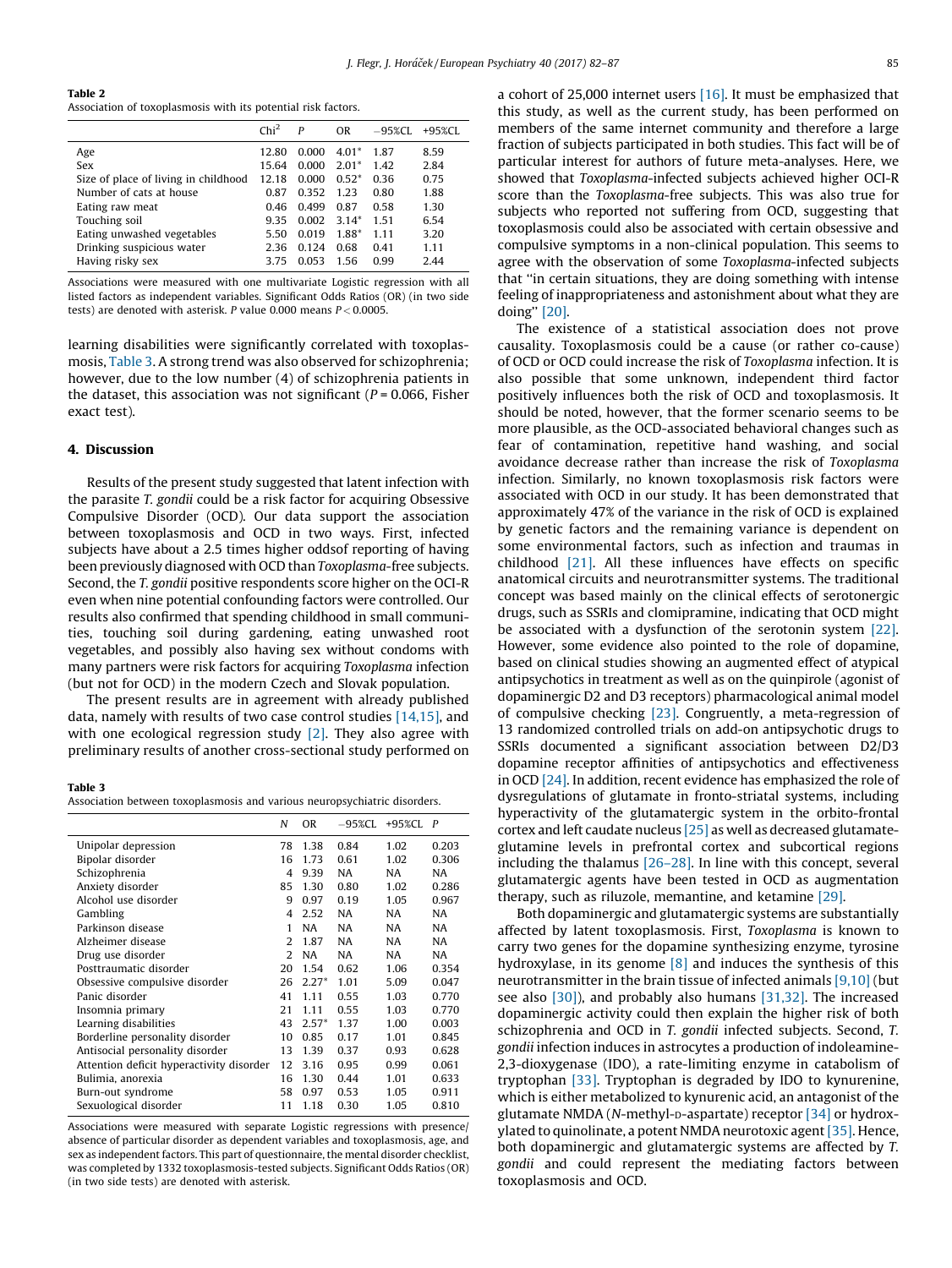It is important to remember, however, that toxoplasmosis also induces other neurological and endocrinological changes, such as an increase of testosterone in male rats and humans [\[36,37\]](#page-5-0), and these changes could be also responsible for toxoplasmosisassociated behavioral changes and a different (more serious) clinical picture of certain mental health disorders (bipolar disorder and schizophrenia) in Toxoplasma-infected patients [\[38,39\]](#page-5-0).

Up to now, the psychiatric consequences of toxoplasmosis have been studied mainly in schizophrenia. The effect of T. gondii on the risk of this psychosis has been confirmed in many studies, (for review see [\[4–6\]\)](#page-5-0). Toxoplasma-infected schizophrenia patients express characteristic gray matter changes in caudate, median cingulate, thalamus, and other regions [\[40\]](#page-5-0). This finding, together with the results of several prospective studies (surveyed in  $[6]$ ), support the notion that toxoplasmosis plays a causal role in the etiology of psychosis. It is possible to speculate that an analogous neurotoxic effect of T. gondii on gray matter (mediated by glutamate and dopamine dysregulation) could contribute to the brain abnormalities related to the OCD development. Neural abnormalities in OCD are represented by structural gray matter changes in orbitofrontal cortex, anterior cingulate, prefrontal and parietal cortices, and the caudate nucleus  $[41,42]$  as well as by functional alterations within the same regions [\[43,44\].](#page-5-0)

#### 4.1. Limitations

The main limitation of the present study was that the examined subjects provided the information about their toxoplasmosis and OCD statuses themselves. It is possible that some of the subjects provided inaccurate or obsolete information. For example, some of them probably acquired Toxoplasma infection after being serologically tested for the presence of anti-Toxoplasma antibodies. The presence of this sort of false negative subject could be mostly avoided by serological examination of participants of future studies. It should be noted, however, that such an experimental design would result in many false negative subjects of another sort. There is strong evidence that the anti-T. gondii antibodies level decreases with age of infected subjects [\[45\]](#page-5-0) and that a large fraction of serologically Toxoplasma-negative subjects after the age of 50 are in fact Toxoplasma-infected [\[46\].](#page-5-0) Fortunately, the stochastic noise, e.g., the presence of false negative or false positive subjects, could cause only false negative results of studies, i.e., failure to detect an existing association, not false positive results of the study, i.e., the detection of non-existing associations.

We were able to check whether participants of our studies correctly reported their toxoplasmosis status and found 100% correspondence of reported toxoplasmosis status with that in our records, see Section [2.](#page-1-0) However, there are only indirect indices that responders also correctly reported the status of clinically diagnosed OCD. First of all, the prevalence of 2% within the population of our subjects corresponds well with reported prevalence 0.7–3% in a general population [\[12,13\]](#page-5-0). The OCI-R score of subjects who reported suffering from OCD was nearly two times higher (30.2) than that of subjects who did not report this disorder (15.9). Again, the presence of both false OCD positive and false OCD negative subjects in our dataset could only increase the risk of false negative, not false positive results of the study see the Appendix.

The effect of toxoplasmosis on OCI-R score is relatively small. It explained only about 0.5% of the variability in OCI-R score of the whole population. This is mostly because a great deal of variability in this trait exists in the general population – even the presence of OCD explained only 3.5% of the variability in OCI-R score despite the fact that the subjects who reported an OCD diagnosis had scores about 2 times higher than other subjects. A possible explanation for this pattern is that nonclinical populations contain a large fraction of subjects with undiagnosed OCD.

#### 4.2. Conclusions

Latent toxoplasmosis seems to be associated with numerous disorders. For some of them, the existence of a causal relationship between the infection and the disorder has already been proven beyond any reasonable doubt (schizophrenia); for other disorders, the existence of such a relationship is only suggested. The present study provides relatively strong support for the hypothesis of an association between OCD and toxoplasmosis. It is still necessary to repeat this study on different populations.

#### Ethical standards

The entire study and method of acquiring electronic Informed consent were approved by the IRB of the Faculty of Science, Charles University (No. 2014/07, 2015/08).

### Financial support

The work was supported by project UNCE 204004 (Charles University), the Czech Science Foundation (Grant No. P303/16/ 20958), by the project NPU I, No. LO1611 from the Ministry of Education, Youth and Sports, Czech Republic, and Ministry of Health of the Czech Republic (Grant AZV No. 15-34524A).

### Declaration of interest

The authors declare that they have no competing interest.

#### Acknowledgements

We would like to thank Edwin Fuller Torrey, Raymon Gongora, Jinka Boušová, and Charlie Lotterman for their help with the draft of this paper.

## Appendix

To analyze possible effects of the presence of false negative subjects, e.g. subjects who acquired Toxoplasma infection after they had been serologically tested for toxoplasmosis or who misreported their infection status, we performed the following Monte-Carlo test: we generated 50,000 sets of 1500 Toxoplasma-free and 500 Toxoplasma-infected subjects. The score of each Toxoplasmafree subject was drawn from the normal distribution (mean = 15, background variability standard deviation  $(s.d.) = 10$ ) while the score of each Toxoplasma-infected subjects were generated from the same distribution and increased by a random contribution of toxoplasmosis (normal distribution, mean 1.5, s.d. = 1, 2,5, 5, 10, and 25, respectively). Then mean statistical significance and mean effect size of these differences for all 50,000 random sets were computed after 0%, 5%, 15%, 20%, 25%, and 30% of randomly selected Toxoplasma-infected individuals from each of 50,000 set were relocated from Toxoplasma-infected to Toxoplasma-free subset (false negative subjects). [Table](#page-5-0)  $4$  shows mean  $P$  values computed with Student  $t$ -test (part a) and Cohen's  $d$  (part b) for all combinations of s.d. The computation was performed with the R 3.3.1 package for Windows. The script for modeling is available at [https://figshare.com/s/f30b0e69da224acada17.](https://figshare.com/s/f30b0e69da224acada17) The results showed that the presence of false negative subjects never increased the probability of false positive results of the statistical analyses (probability of Type I error) and usually strongly increased the probability of false negative results of the statistical analyses (probability of Type II error). The probability of Type II error increased with increasing the fraction of false negative subjects in